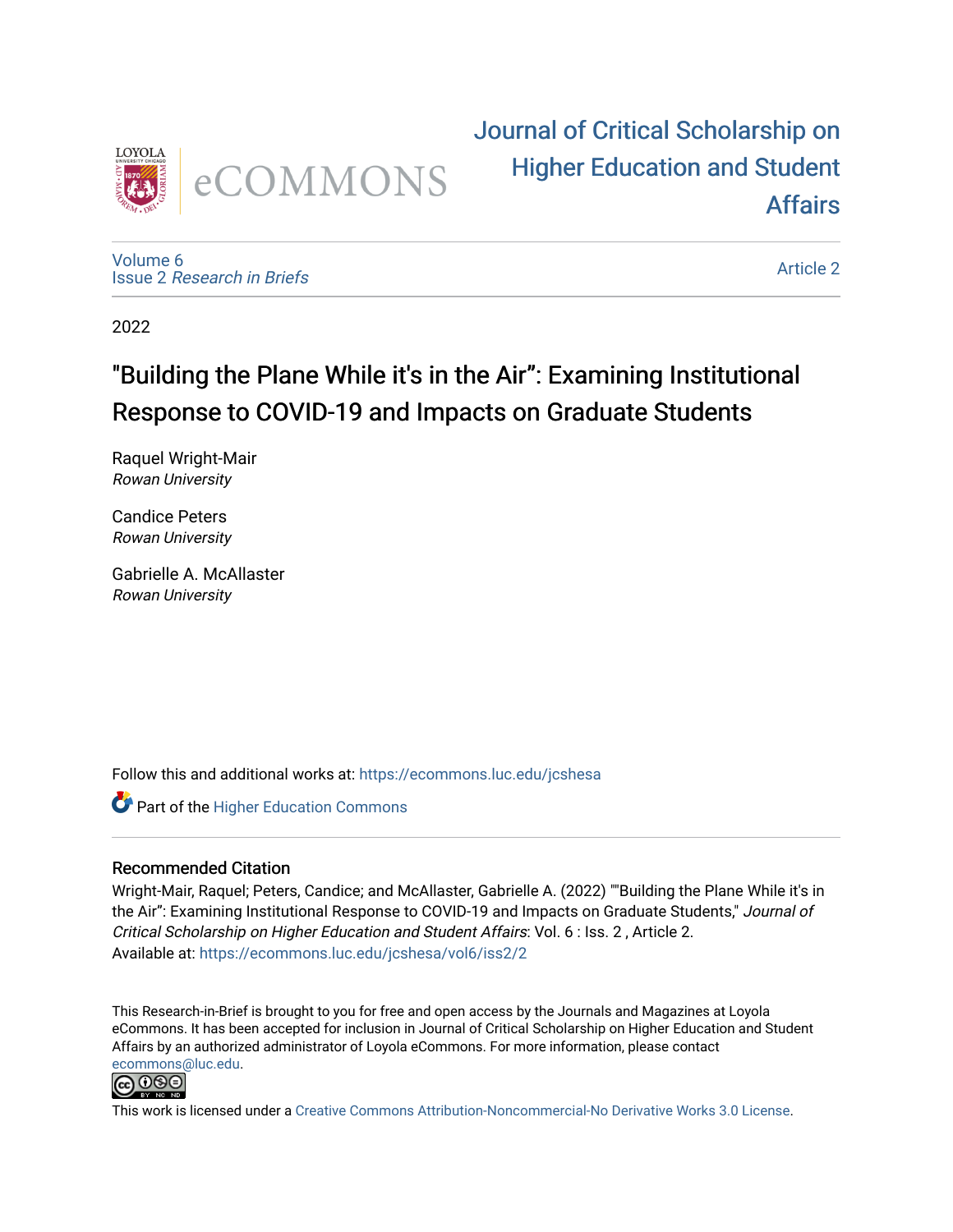

**Volume 6, Issue 2 Journal of Critical Scholarship on Higher Education and Student Affairs**

# **"...Building the Plane While it's in the Air"**

**Examining Institutional Response to COVID-19 and Impacts on Graduate Students**

**RESEARCH-IN-BRIEF**

**Raquel Wright-Mair**, *Rowan University* **Candice Peters**, *Rowan University* **Gabrielle McAllaster**, *Rowan University*

**ISSN 2377-1306**

© 2022

All rights reserved for the authors of this study. Journal of Critical Scholarship on Higher Education and Student Affairs is an open access journal and all pages are available for copying and distribution under a Creative Commons Attribution/Non-Commercial/ No Derivative works license. Any authorized work must be properly attributed to the author(s). Work cannot be used for commercial means or changed in any way.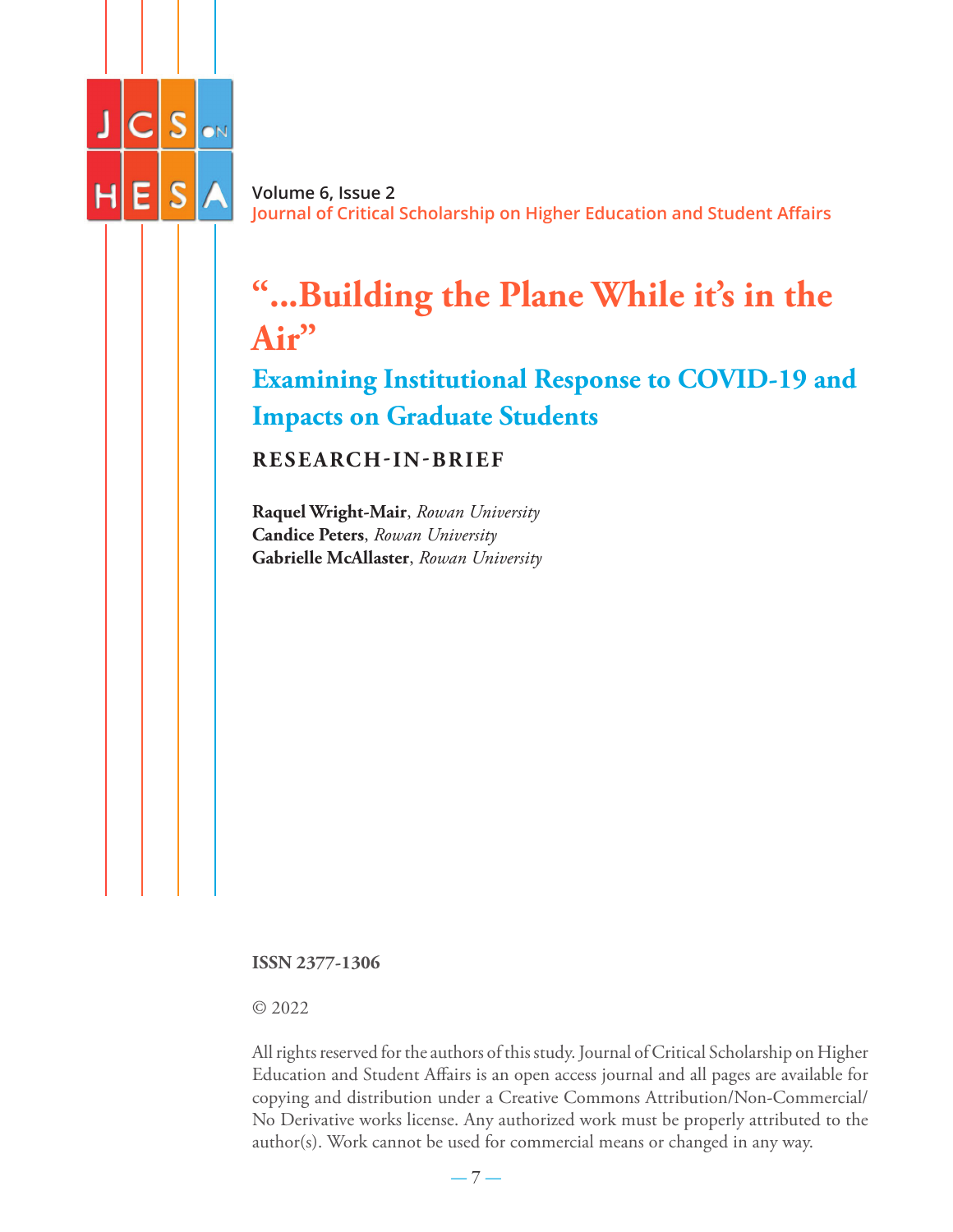*Graduate students are complex beings who bring their whole selves to academic environments. They cannot check their varying identities and social realities at the door upon entering a graduate program. Rather, they contend with the (dis)advantages that accompany them every day. When institutional leaders refuse to acknowledge the plurality of graduate students' realities, they put them in harm's way, setting them up to experience catastrophes, especially during crises– as seen throughout the current pandemic.*

## **Graduate Students & COVID-19**

**Henders** did not account for the varied needs of graduate leaders did not account for the students in their response to the COVID-19 pandemic. In Liu et al.'s (2021) article, Morgan, a



higher education leader, characterizes the situation as institutional leaders' "building the plane while it's in the air" (p.6). This analogy emphasizes the extent to which the COVID-19 pandemic caught higher education leaders unprepared and frantic for solutions. Graduate students, especially those who are minoritized, were forced to navigate the impacts of simultaneous crises with limited support, resources,

and protection. We underscore the complex identities of graduate students and their experiences during the COVID-19 pandemic.

#### **Literature Review**

## **Graduate Students & Interlocking Systems of Oppression**

We highlight scholarship grounded in intersectionality (Crenshaw, 1989) that sheds light on graduate students and the various ways in which they have been impacted by the converging COVID-19 pandemic and racial injustices across the United States. The literature review covers graduate students and interlocking systems of oppression (Combahee River Collective, 1977/1982), including: racism, sexism, classism, ableism, queerphobia, transphobia, and xenophobia.



## **Theoretical Framework**

#### **Intersectionality**

We use the lens of structural intersectionality (Crenshaw, 1991) to discuss the layered effects of institutional praxes and crisis response on graduate students. Intersectionality (Crenshaw,1989/1991) as a framework can increase awareness of graduate stu-

dents' interlocking identities and distinct social realities, enabling us to recognize, examine, and sufficiently address the nuances that exist among them.

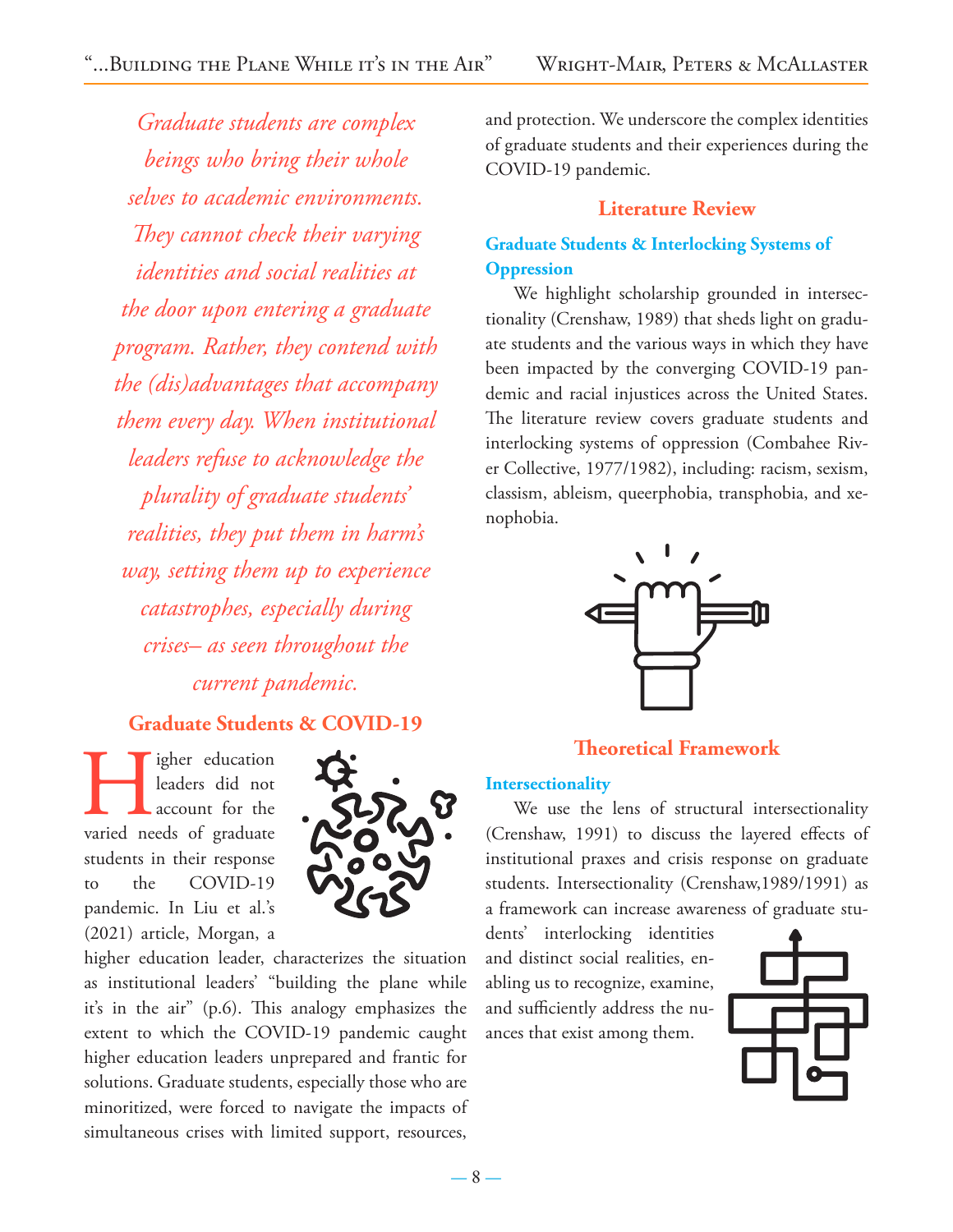## **Discussion**

#### **Institutional Responses**

We discuss four major points:

- The underpreparation of U.S. higher education for the COVID-19 pandemic which was further complicated by systemic racism.
- Institutional leaders' disregard for graduate students' pre-pandemic challenges, which only increased graduate students' load during the pandemic.
- The consequences of education leaders' failing to ameliorate their crisis management plans based on insights gained from past crises.



Utilizing intersectionality as a tool to address the diverse needs of graduate students before, during, and after crisis.

## **Recommendations**

#### **Moving Forward**

We offer three recommendations that institutional leaders can consider as they (re)develop comprehensive crisis management plans that consider the heterogeneity of the graduate student population.

- 1. Engage intersectionality in institutional decision-making.
- 2. Empower graduate students through collaboration.
- 3. Apply lessons learned from the pandemic and past crises.





## **References**

- Crenshaw, K. (1989). Demarginalizing the intersection of race and sex: A Black Feminist critique of antidiscrimination doctrine, feminist theory and antiracist politics. *University of Chicago Legal Forum*, *1989*, 139-167.
- Crenshaw, K. (1990). Mapping the margins: Intersectionality, identity politics, and violence against women of color. *Stanford Law Review*, *43*(6), 1241-1299.
- Combahee River Collective (1977/1982). A Black Feminist statement: The Combahee River Collective. In G. T. Hull, P. Bell-Scott, & B. Smith (Eds.), *All the Women Are White, All the Blacks Are Men, But Some of Us Are Brave: Black Women's Studies* (pp. 13-22). New York, NY: The Feminist Press at CUNY.
- Liu, B. F., Shi, D., Lim, J. R., Islam, K., Edwards, A. L., & Seeger, M. (2021). When crises hit home: How US higher education leaders navigate values during uncertain times. *Journal of Business Ethics*, 1-16.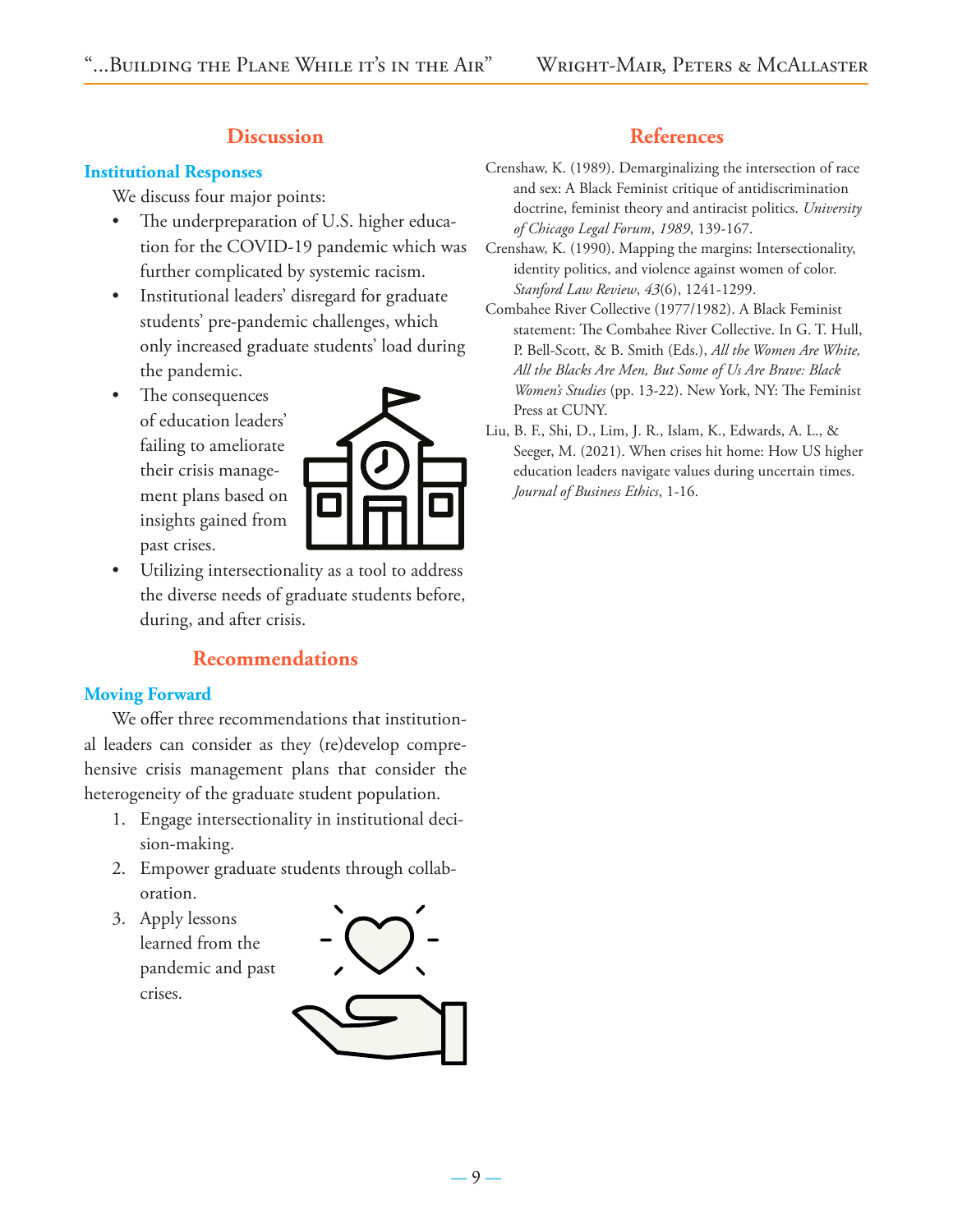

### **Author Biographies**

**Raquel Wright-Mair, Ph.D.**

is Assistant Professor of Higher Education at Rowan University. Dr. Wright-Mair conducts research that is grounded in social justice. Her research agenda seeks to transform institutions

of higher education, and advocate for the creation of equitable, inclusive, and socially just campus environments for racially minoritized populations.



**Candice Peters** is a Ph.D. student in Education with a concentration in Urban and Diverse Learning Environments at Rowan University. She is the Graduate Coordinator of the Dr. Harley

E. Flack Student Mentoring Program in the Office of Social Justice, Inclusion, and Conflict Resolution (SJICR). Her research interests include Black women in Academia, Caribbean international students in the United States, and access, success, and equity in higher education. Candice holds a master's degree in Higher Education from the University of Georgia (UGA), and a bachelor's degree in Communications, with a double minor in Marketing and Human Resource Management, from Adelphi University.



**Gabrielle A. McAllaster** is a Ph.D. student at Rowan University in the College of Education, with a concentration in Higher Education. As a researcher, Gabrielle focuses on advancing intentional

and transformative institutions of higher education for faculty, staff, and students. Professionally, she is currently serving as a graduate coordinator in the Division of Diversity, Equity and Inclusion at Rowan University. As an educator, Gabrielle works closely with students to provide space and opportunity to explore their leadership potential, social identities, and calling to be socially justice-centered leaders.

#### **Recommended Citation:**

Wright-Mair, R., Peters, C., & McAllaster, G. A. (2022). "...Building the Plane While it's in the Air": Examining institutional response to COVID-19 and impacts on graduate students. *Journal of Critical Scholarship on Higher Education and Student Affairs*, *6*(1), 40-56.